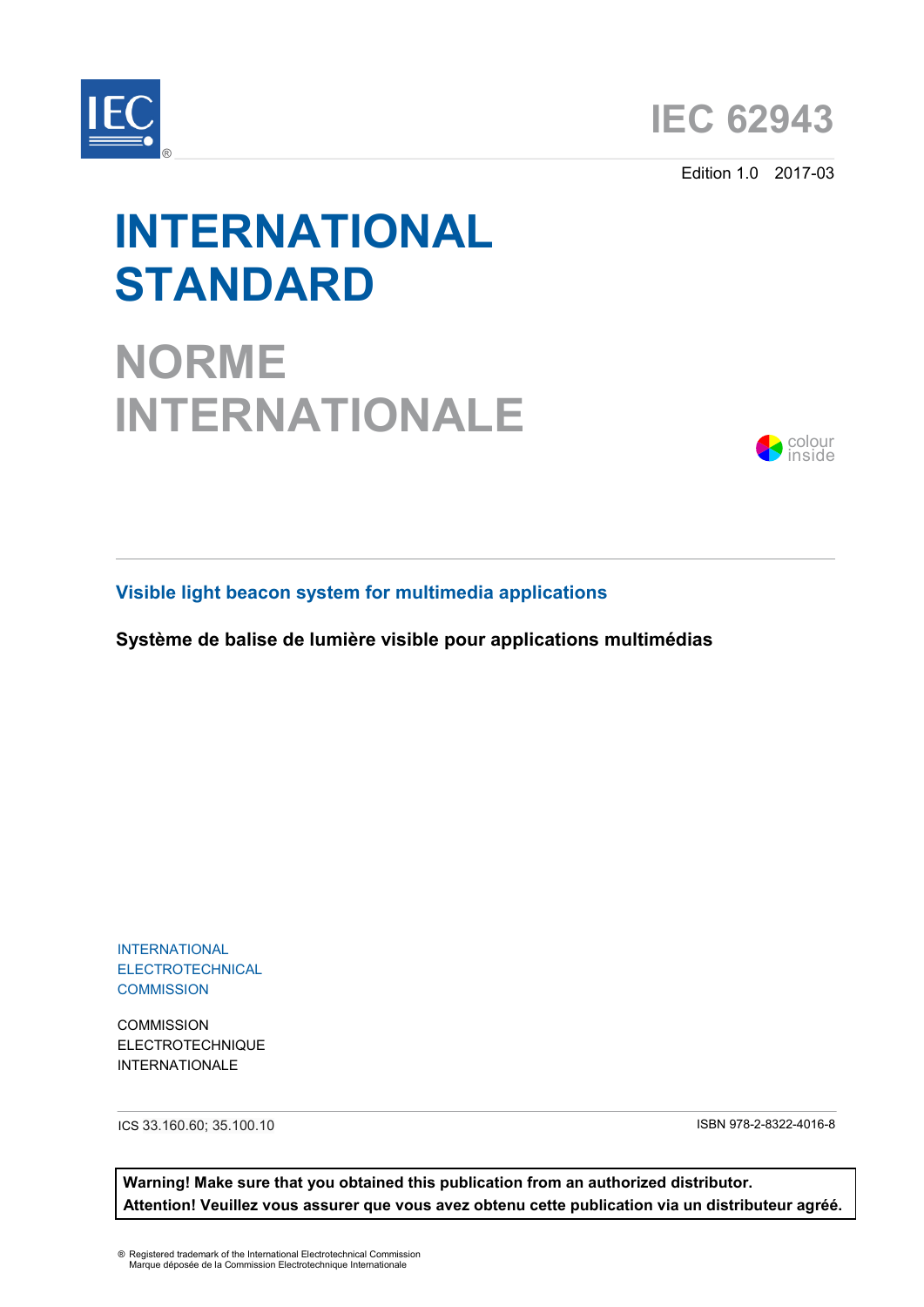# **CONTENTS**

| 1              |                                                                                       |  |
|----------------|---------------------------------------------------------------------------------------|--|
| $\overline{2}$ |                                                                                       |  |
| 3              |                                                                                       |  |
| 4              |                                                                                       |  |
| 4.1            |                                                                                       |  |
| 4.2            |                                                                                       |  |
| 5              |                                                                                       |  |
| 5.1            |                                                                                       |  |
| 5.2            |                                                                                       |  |
| 5.3            |                                                                                       |  |
| 5.4            |                                                                                       |  |
| 6              |                                                                                       |  |
| 6.1            |                                                                                       |  |
| 6.1.1          |                                                                                       |  |
| 6.1.2          |                                                                                       |  |
| 6.1.3          |                                                                                       |  |
| 6.1.4          |                                                                                       |  |
| 6.1.5          |                                                                                       |  |
| 6.2            |                                                                                       |  |
| 6.2.1          |                                                                                       |  |
| 6.2.2          |                                                                                       |  |
| 6.2.3          |                                                                                       |  |
| 6.2.4          |                                                                                       |  |
| 6.2.5          |                                                                                       |  |
| 6.2.6          |                                                                                       |  |
| 6.3            |                                                                                       |  |
| 7              |                                                                                       |  |
|                | Annex A (normative) Code management concerning frame type, ID and DATA 16             |  |
|                | Annex B (informative) Background, application examples, and safety 17                 |  |
| B.1            |                                                                                       |  |
| B.2            |                                                                                       |  |
| B.3            |                                                                                       |  |
| B.3.1          |                                                                                       |  |
| <b>B.3.2</b>   |                                                                                       |  |
| <b>B.3.3</b>   |                                                                                       |  |
| <b>B.3.4</b>   |                                                                                       |  |
| <b>B.3.5</b>   |                                                                                       |  |
| <b>B.3.6</b>   |                                                                                       |  |
| <b>B.3.7</b>   |                                                                                       |  |
| <b>B.4</b>     |                                                                                       |  |
|                | Annex C (informative) Purpose, justification, possible applications, and installation |  |
|                |                                                                                       |  |
| C.1            |                                                                                       |  |
| C.2            |                                                                                       |  |
| C.3            |                                                                                       |  |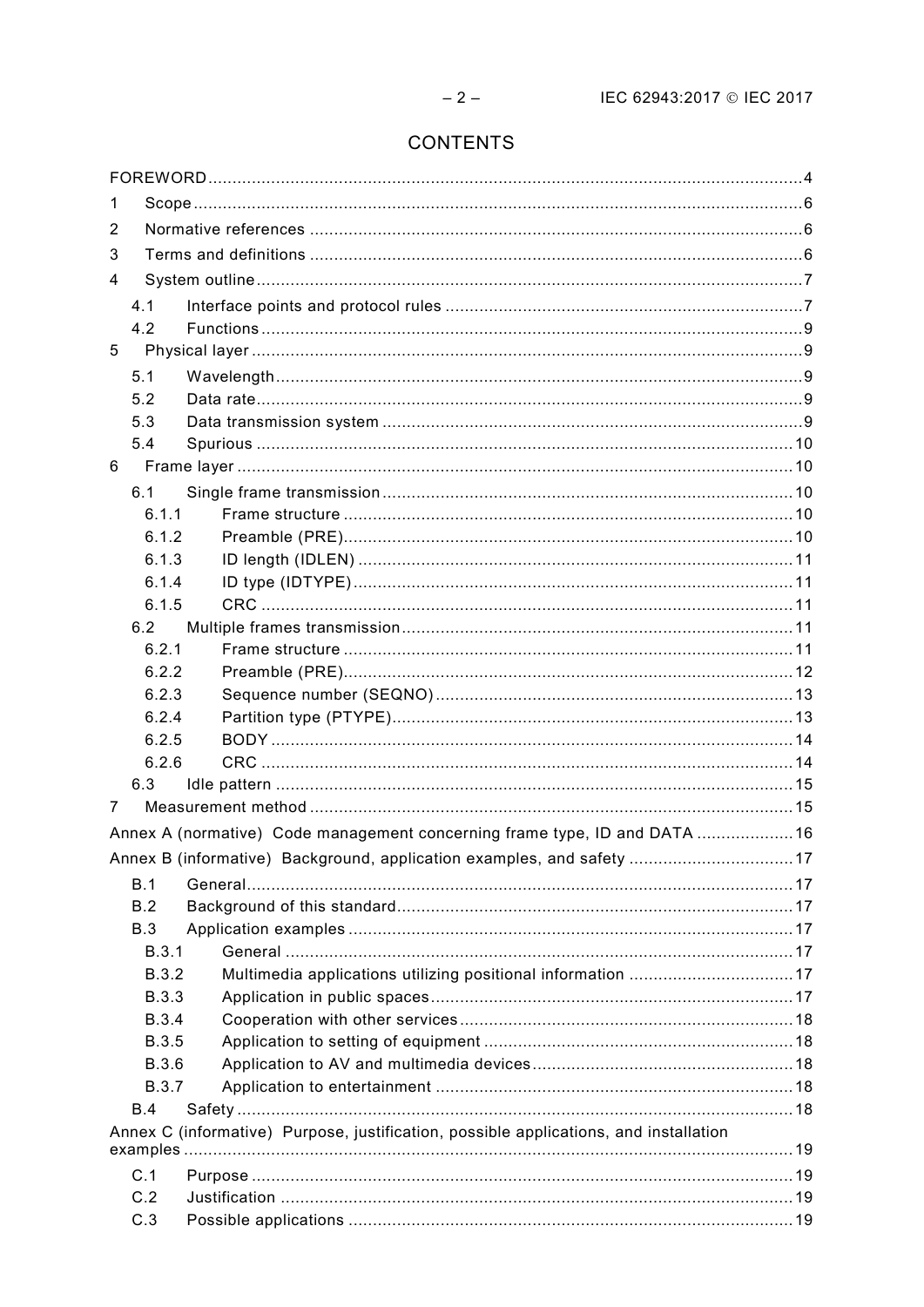| C.3.1 |                                                                                                                                                  |  |
|-------|--------------------------------------------------------------------------------------------------------------------------------------------------|--|
| C.3.2 | Visible light beacon system for multimedia devices receiving location-<br>dependent advertisement multimedia information from digital signage 19 |  |
| C.3.3 |                                                                                                                                                  |  |
| C.3.4 | Visible light beacon system for multimedia devices receiving multimedia                                                                          |  |
| C.4   |                                                                                                                                                  |  |
| C.4.1 |                                                                                                                                                  |  |
| C.4.2 | Visible light beacon system for indoor navigation for the visually                                                                               |  |
| C.4.3 | Visible light beacon system for indoor smartphone users (april 2013) 21                                                                          |  |
|       |                                                                                                                                                  |  |
|       |                                                                                                                                                  |  |
|       | Figure 2 – Visible light beacon system for multimedia applications: structure and                                                                |  |
|       |                                                                                                                                                  |  |

| Figure C.1 – Visible light beacon system for multimedia devices receiving location-<br>dependent advertisement multimedia information from digital signage  19 |  |
|----------------------------------------------------------------------------------------------------------------------------------------------------------------|--|
| Figure C.2 – Visible light beacon system for guiding and navigation system20                                                                                   |  |
| Figure C.3 - Visible light beacon system for multimedia devices receiving multimedia                                                                           |  |
| Figure C.4 – Visible light beacon system for indoor navigation for the visually impaired21                                                                     |  |
|                                                                                                                                                                |  |
|                                                                                                                                                                |  |

| Table 7 – Field composition for each length of ID/DATA in Single frame compatible |  |
|-----------------------------------------------------------------------------------|--|
|                                                                                   |  |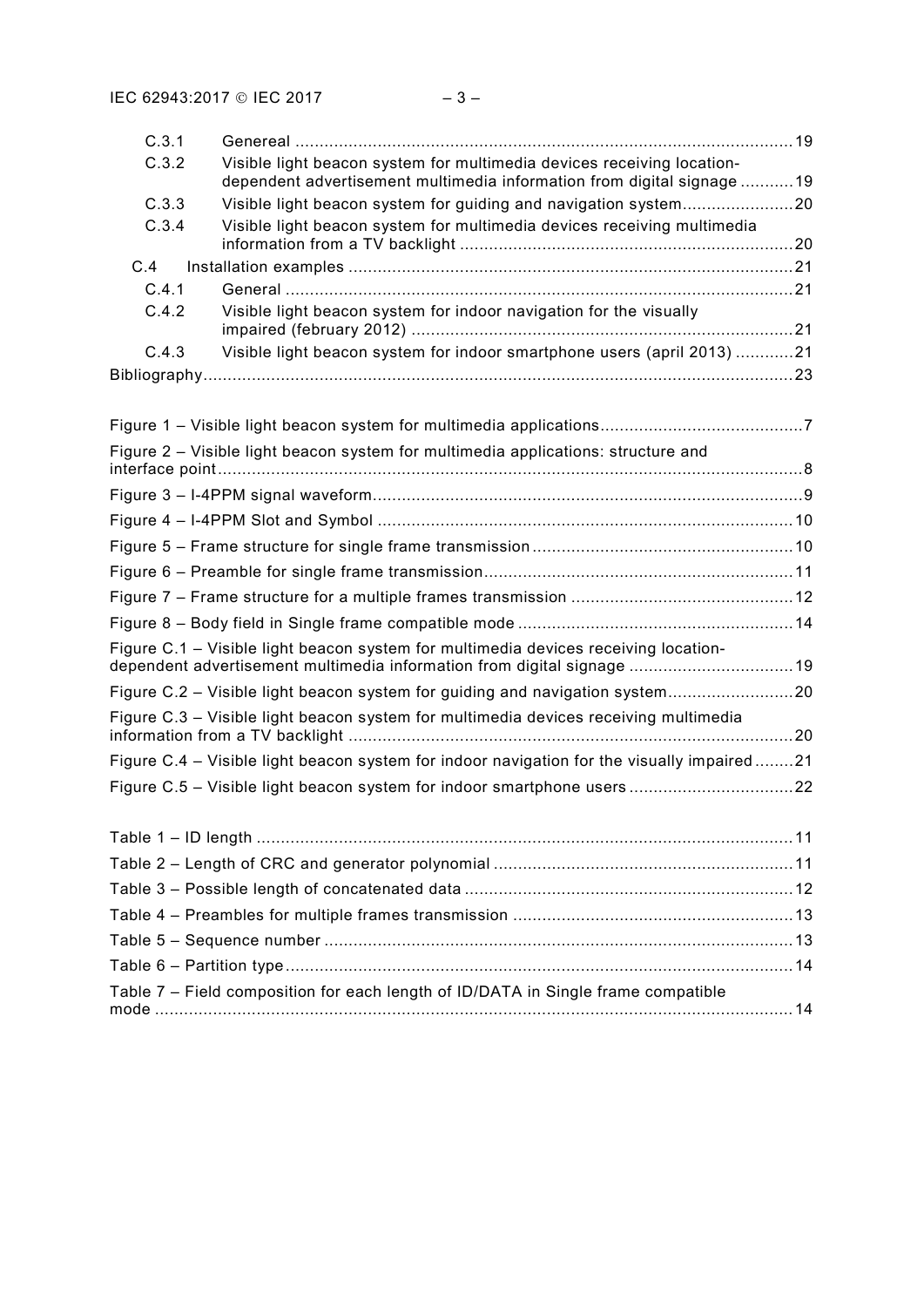## INTERNATIONAL ELECTROTECHNICAL COMMISSION

\_\_\_\_\_\_\_\_\_\_\_\_

## **VISIBLE LIGHT BEACON SYSTEM FOR MULTIMEDIA APPLICATIONS**

## FOREWORD

- <span id="page-3-0"></span>1) The International Electrotechnical Commission (IEC) is a worldwide organization for standardization comprising all national electrotechnical committees (IEC National Committees). The object of IEC is to promote international co-operation on all questions concerning standardization in the electrical and electronic fields. To this end and in addition to other activities, IEC publishes International Standards, Technical Specifications, Technical Reports, Publicly Available Specifications (PAS) and Guides (hereafter referred to as "IEC Publication(s)"). Their preparation is entrusted to technical committees; any IEC National Committee interested in the subject dealt with may participate in this preparatory work. International, governmental and nongovernmental organizations liaising with the IEC also participate in this preparation. IEC collaborates closely with the International Organization for Standardization (ISO) in accordance with conditions determined by agreement between the two organizations.
- 2) The formal decisions or agreements of IEC on technical matters express, as nearly as possible, an international consensus of opinion on the relevant subjects since each technical committee has representation from all interested IEC National Committees.
- 3) IEC Publications have the form of recommendations for international use and are accepted by IEC National Committees in that sense. While all reasonable efforts are made to ensure that the technical content of IEC Publications is accurate, IEC cannot be held responsible for the way in which they are used or for any misinterpretation by any end user.
- 4) In order to promote international uniformity, IEC National Committees undertake to apply IEC Publications transparently to the maximum extent possible in their national and regional publications. Any divergence between any IEC Publication and the corresponding national or regional publication shall be clearly indicated in the latter.
- 5) IEC itself does not provide any attestation of conformity. Independent certification bodies provide conformity assessment services and, in some areas, access to IEC marks of conformity. IEC is not responsible for any services carried out by independent certification bodies.
- 6) All users should ensure that they have the latest edition of this publication.
- 7) No liability shall attach to IEC or its directors, employees, servants or agents including individual experts and members of its technical committees and IEC National Committees for any personal injury, property damage or other damage of any nature whatsoever, whether direct or indirect, or for costs (including legal fees) and expenses arising out of the publication, use of, or reliance upon, this IEC Publication or any other IEC Publications.
- 8) Attention is drawn to the Normative references cited in this publication. Use of the referenced publications is indispensable for the correct application of this publication.
- 9) Attention is drawn to the possibility that some of the elements of this IEC Publication may be the subject of patent rights. IEC shall not be held responsible for identifying any or all such patent rights.

International Standard IEC 62943 has been prepared by IEC technical committee 100: Audio, video and multimedia systems and equipment.

The text of this standard is based on the following documents:

| <b>FDIS</b>   | Report on voting |
|---------------|------------------|
| 100/2850/FDIS | 100/2857/RVD     |

Full information on the voting for the approval of this standard can be found in the report on voting indicated in the above table.

This publication has been drafted in accordance with the ISO/IEC Directives, Part 2.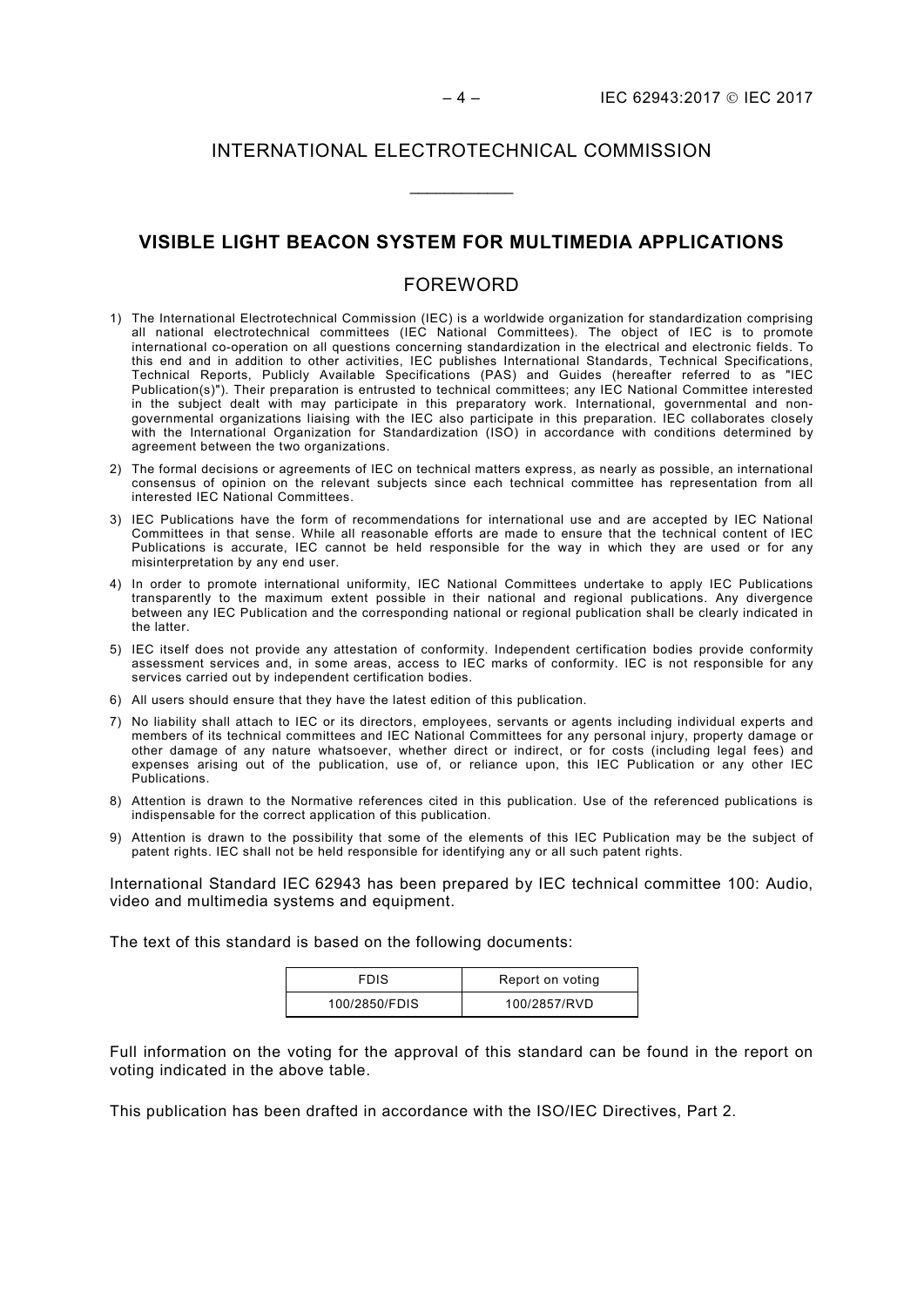The committee has decided that the contents of this publication will remain unchanged until the stability date indicated on the IEC website under "http://webstore.iec.ch" in the data related to the specific publication. At this date, the publication will be

- reconfirmed,
- withdrawn,
- replaced by a revised edition, or
- amended.

**IMPORTANT – The 'colour inside' logo on the cover page of this publication indicates that it contains colours which are considered to be useful for the correct understanding of its contents. Users should therefore print this document using a colour printer.**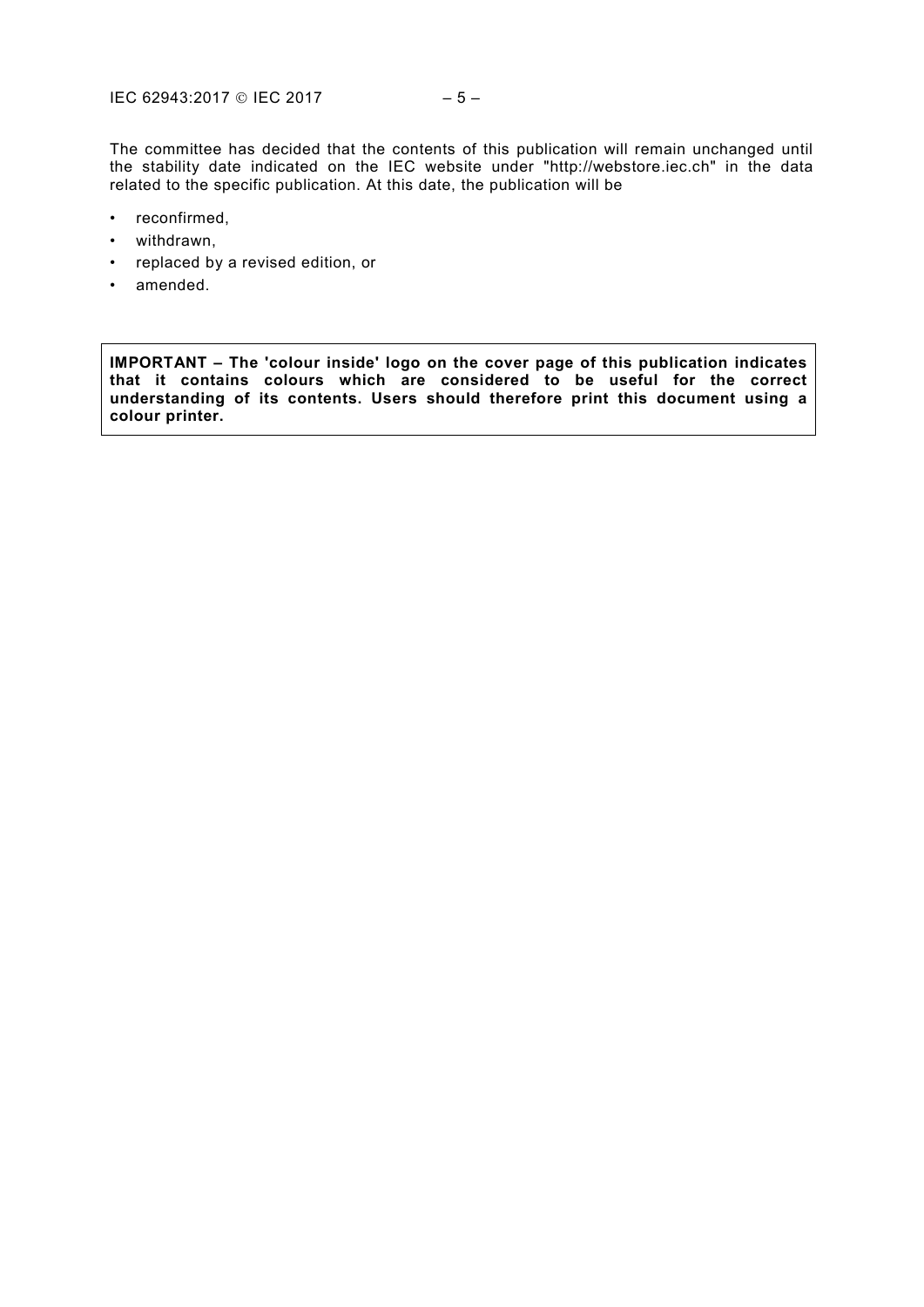## **VISIBLE LIGHT BEACON SYSTEM FOR MULTIMEDIA APPLICATIONS**

## <span id="page-5-0"></span>**1 Scope**

This International Standard aims at establishing a unified standard concerning the lower communication layer common to multimedia applications, and does not deal with the upper communication layer which depends upon individual applications.

This document specifies a unidirectional visible light communication protocol using visible light, named "visible light beacon system for multimedia applications". This document does not specify the type of receivers. Dimming can be done by such methods as pulse width control or amplitude control, but the dimming is out of the scope of this document.

#### <span id="page-5-1"></span>**2 Normative references**

The following documents are referred to in the text in such a way that some or all of their content constitutes requirements of this document. For dated references, only the edition cited applies. For undated references, the latest edition of the referenced document (including any amendments) applies.

<span id="page-5-2"></span>There are no normative references in this document.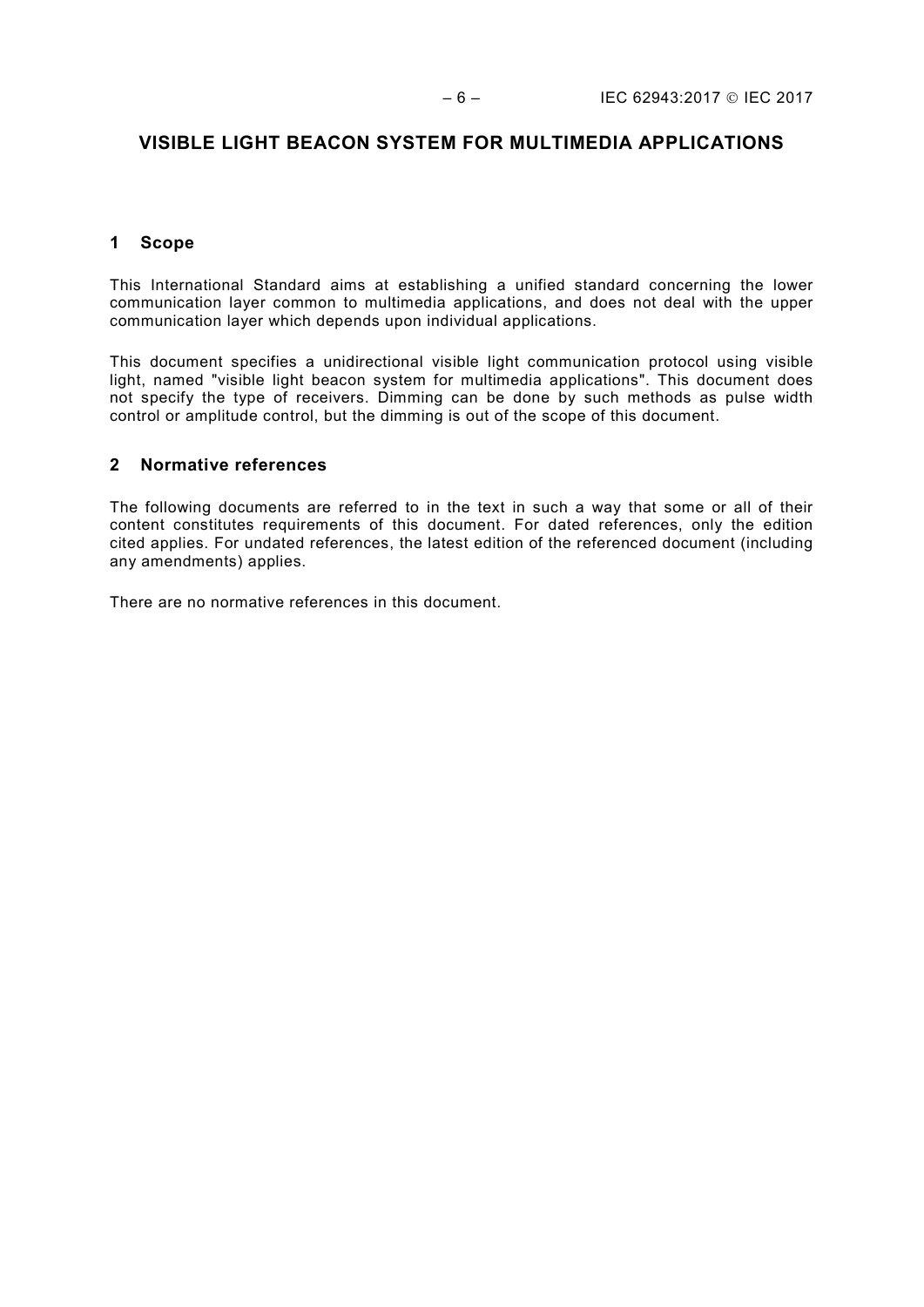# SOMMAIRE

| 1              |              |                                                                                  |  |
|----------------|--------------|----------------------------------------------------------------------------------|--|
| 2              |              |                                                                                  |  |
| 3              |              |                                                                                  |  |
| 4              |              |                                                                                  |  |
|                | 4.1          |                                                                                  |  |
|                | 4.2          |                                                                                  |  |
| 5              |              |                                                                                  |  |
|                | 5.1          |                                                                                  |  |
|                | 5.2          |                                                                                  |  |
|                | 5.3          |                                                                                  |  |
|                | 5.4          |                                                                                  |  |
| 6              |              |                                                                                  |  |
|                | 6.1          |                                                                                  |  |
|                | 6.1.1        |                                                                                  |  |
|                | 6.1.2        |                                                                                  |  |
|                | 6.1.3        |                                                                                  |  |
|                | 6.1.4        |                                                                                  |  |
|                | 6.1.5        |                                                                                  |  |
|                | 6.2          |                                                                                  |  |
|                | 6.2.1        |                                                                                  |  |
|                | 6.2.2        |                                                                                  |  |
|                | 6.2.3        |                                                                                  |  |
|                | 6.2.4        |                                                                                  |  |
|                | 6.2.5        |                                                                                  |  |
|                | 6.2.6        |                                                                                  |  |
|                | 6.3          |                                                                                  |  |
| $\overline{7}$ |              |                                                                                  |  |
|                |              | Annexe A (normative) Gestion des codes concernant le type de trame, ID et DATA38 |  |
|                |              | Annexe B (informative) Contexte, exemples d'application et sécurité 39           |  |
|                | B.1          |                                                                                  |  |
|                | B.2          |                                                                                  |  |
|                | B.3          |                                                                                  |  |
|                | B.3.1        |                                                                                  |  |
|                | <b>B.3.2</b> | Applications multimédias utilisant des informations de position39                |  |
|                | <b>B.3.3</b> |                                                                                  |  |
|                | <b>B.3.4</b> |                                                                                  |  |
|                | <b>B.3.5</b> |                                                                                  |  |
|                | <b>B.3.6</b> |                                                                                  |  |
|                | <b>B.3.7</b> |                                                                                  |  |
|                | B.4          |                                                                                  |  |
|                |              | Annexe C (informative) But, justification, applications possibles et exemples    |  |
|                | C.1          |                                                                                  |  |
|                | C.2          |                                                                                  |  |
|                | C.3          |                                                                                  |  |
|                |              |                                                                                  |  |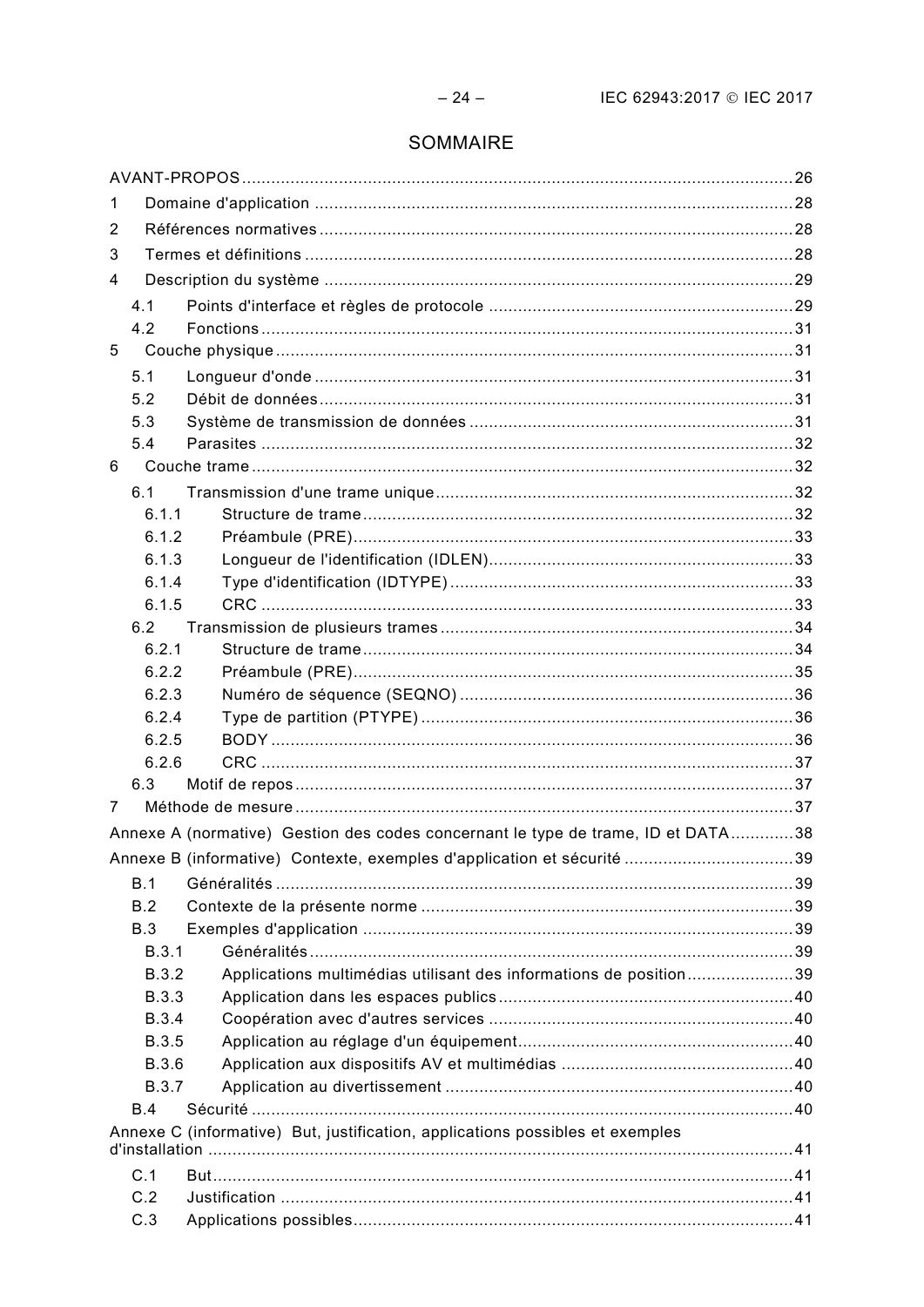IEC 62943:2017 © IEC 2017 – 25 –

| C.3.1 |                                                                                                                                                                |  |
|-------|----------------------------------------------------------------------------------------------------------------------------------------------------------------|--|
| C.3.2 | Système de balise de lumière visible pour des dispositifs multimédias<br>recevant des informations publicitaires multimédias basées sur                        |  |
| C.3.3 | Système de balise de lumière visible pour un système de guidage et de                                                                                          |  |
|       |                                                                                                                                                                |  |
| C.3.4 | Système de balise de lumière visible pour des dispositifs multimédias<br>recevant des informations multimédias d'un rétroéclairage de téléviseur 42            |  |
| C.4   |                                                                                                                                                                |  |
| C.4.1 |                                                                                                                                                                |  |
| C.4.2 | Système de balise de lumière visible pour la navigation en intérieur                                                                                           |  |
| C.4.3 | Système de balise de lumière visible pour les utilisateurs de                                                                                                  |  |
|       |                                                                                                                                                                |  |
|       | Figure 1 – Système de balise de lumière visible pour applications multimédias29                                                                                |  |
|       | Figure 2 - Système de balise de lumière visible pour applications multimédias:                                                                                 |  |
|       |                                                                                                                                                                |  |
|       |                                                                                                                                                                |  |
|       | Figure 5 - Structure de trame pour la transmission d'une trame unique 32                                                                                       |  |
|       |                                                                                                                                                                |  |
|       | Figure 7 - Structure de trame pour une transmission de plusieurs trames34                                                                                      |  |
|       |                                                                                                                                                                |  |
|       | Figure C.1 – Système de balise de lumière visible pour des dispositifs multimédias                                                                             |  |
|       | recevant des informations publicitaires multimédias basées sur l'emplacement d'un                                                                              |  |
|       | Figure C.2 – Système de balise de lumière visible pour un système de guidage et de                                                                             |  |
|       |                                                                                                                                                                |  |
|       | Figure C.3 -Système de balise de lumière visible pour des dispositifs multimédias<br>recevant des informations multimédias d'un rétroéclairage de téléviseur43 |  |
|       | Figure C.4 - Système de balise de lumière visible pour la navigation en intérieur pour                                                                         |  |
|       | Figure C.5 - Système de balise de lumière visible pour les utilisateurs de smartphone                                                                          |  |
|       |                                                                                                                                                                |  |
|       |                                                                                                                                                                |  |
|       |                                                                                                                                                                |  |
|       |                                                                                                                                                                |  |
|       |                                                                                                                                                                |  |
|       |                                                                                                                                                                |  |
|       | Tableau 7 - Composition des champs pour chaque longueur d'ID/DATA en mode                                                                                      |  |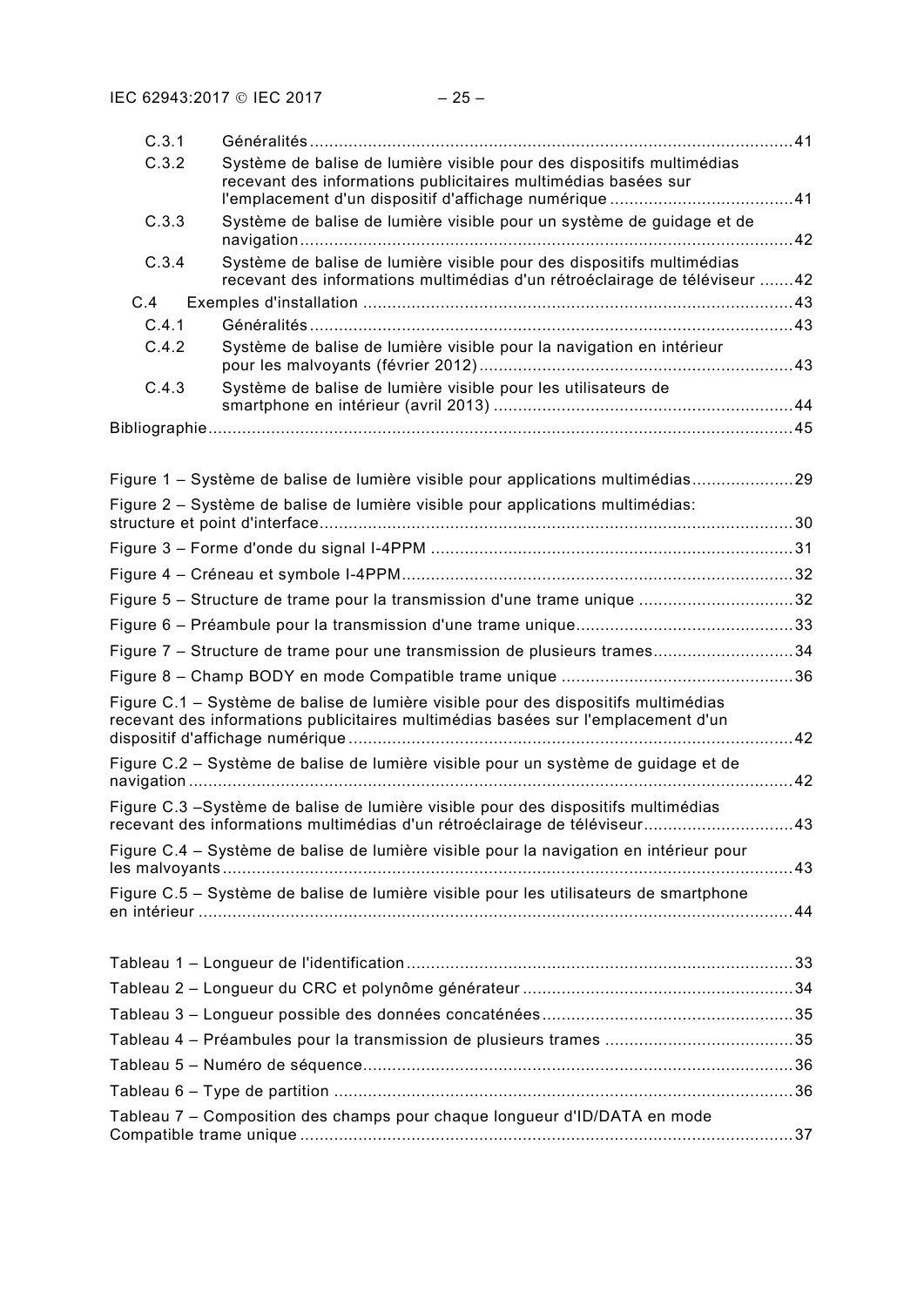## COMMISSION ÉLECTROTECHNIQUE INTERNATIONALE

\_\_\_\_\_\_\_\_\_\_\_\_

## **SYSTÈME DE BALISE DE LUMIÈRE VISIBLE POUR APPLICATIONS MULTIMÉDIAS**

#### AVANT-PROPOS

- <span id="page-8-0"></span>1) La Commission Electrotechnique Internationale (IEC) est une organisation mondiale de normalisation composée de l'ensemble des comités électrotechniques nationaux (Comités nationaux de l'IEC). L'IEC a pour objet de favoriser la coopération internationale pour toutes les questions de normalisation dans les domaines de l'électricité et de l'électronique. À cet effet, l'IEC – entre autres activités – publie des Normes internationales, des Spécifications techniques, des Rapports techniques, des Spécifications accessibles au public (PAS) et des Guides (ci-après dénommés "Publication(s) de l'IEC"). Leur élaboration est confiée à des comités d'études, aux travaux desquels tout Comité national intéressé par le sujet traité peut participer. Les organisations internationales, gouvernementales et non gouvernementales, en liaison avec l'IEC, participent également aux travaux. L'IEC collabore étroitement avec l'Organisation Internationale de Normalisation (ISO), selon des conditions fixées par accord entre les deux organisations.
- 2) Les décisions ou accords officiels de l'IEC concernant les questions techniques représentent, dans la mesure du possible, un accord international sur les sujets étudiés, étant donné que les Comités nationaux de l'IEC intéressés sont représentés dans chaque comité d'études.
- 3) Les Publications de l'IEC se présentent sous la forme de recommandations internationales et sont agréées comme telles par les Comités nationaux de l'IEC. Tous les efforts raisonnables sont entrepris afin que l'IEC s'assure de l'exactitude du contenu technique de ses publications; l'IEC ne peut pas être tenue responsable de l'éventuelle mauvaise utilisation ou interprétation qui en est faite par un quelconque utilisateur final.
- 4) Dans le but d'encourager l'uniformité internationale, les Comités nationaux de l'IEC s'engagent, dans toute la mesure possible, à appliquer de façon transparente les Publications de l'IEC dans leurs publications nationales et régionales. Toutes divergences entre toutes Publications de l'IEC et toutes publications nationales ou régionales correspondantes doivent être indiquées en termes clairs dans ces dernières.
- 5) L'IEC elle-même ne fournit aucune attestation de conformité. Des organismes de certification indépendants fournissent des services d'évaluation de conformité et, dans certains secteurs, accèdent aux marques de conformité de l'IEC. L'IEC n'est responsable d'aucun des services effectués par les organismes de certification indépendants.
- 6) Tous les utilisateurs doivent s'assurer qu'ils sont en possession de la dernière édition de cette publication.
- 7) Aucune responsabilité ne doit être imputée à l'IEC, à ses administrateurs, employés, auxiliaires ou mandataires, y compris ses experts particuliers et les membres de ses comités d'études et des Comités nationaux de l'IEC, pour tout préjudice causé en cas de dommages corporels et matériels, ou de tout autre dommage de quelque nature que ce soit, directe ou indirecte, ou pour supporter les coûts (y compris les frais de justice) et les dépenses découlant de la publication ou de l'utilisation de cette Publication de l'IEC ou de toute autre Publication de l'IEC, ou au crédit qui lui est accordé.
- 8) L'attention est attirée sur les références normatives citées dans cette publication. L'utilisation de publications référencées est obligatoire pour une application correcte de la présente publication.
- 9) L'attention est attirée sur le fait que certains des éléments de la présente Publication de l'IEC peuvent faire l'objet de droits de brevet. L'IEC ne saurait être tenue pour responsable de ne pas avoir identifié de tels droits de brevets et de ne pas avoir signalé leur existence.

La Norme internationale IEC 62943 a été établie par le comité d'études 100 de l'IEC: Systèmes et équipements audio, vidéo et services de données.

Le texte de cette norme est issu des documents suivants:

| <b>FDIS</b>   | Rapport de vote |
|---------------|-----------------|
| 100/2850/FDIS | 100/2857/RVD    |

Le rapport de vote indiqué dans le tableau ci-dessus donne toute information sur le vote ayant abouti à l'approbation de cette norme.

Cette publication a été rédigée selon les Directives ISO/IEC, Partie 2.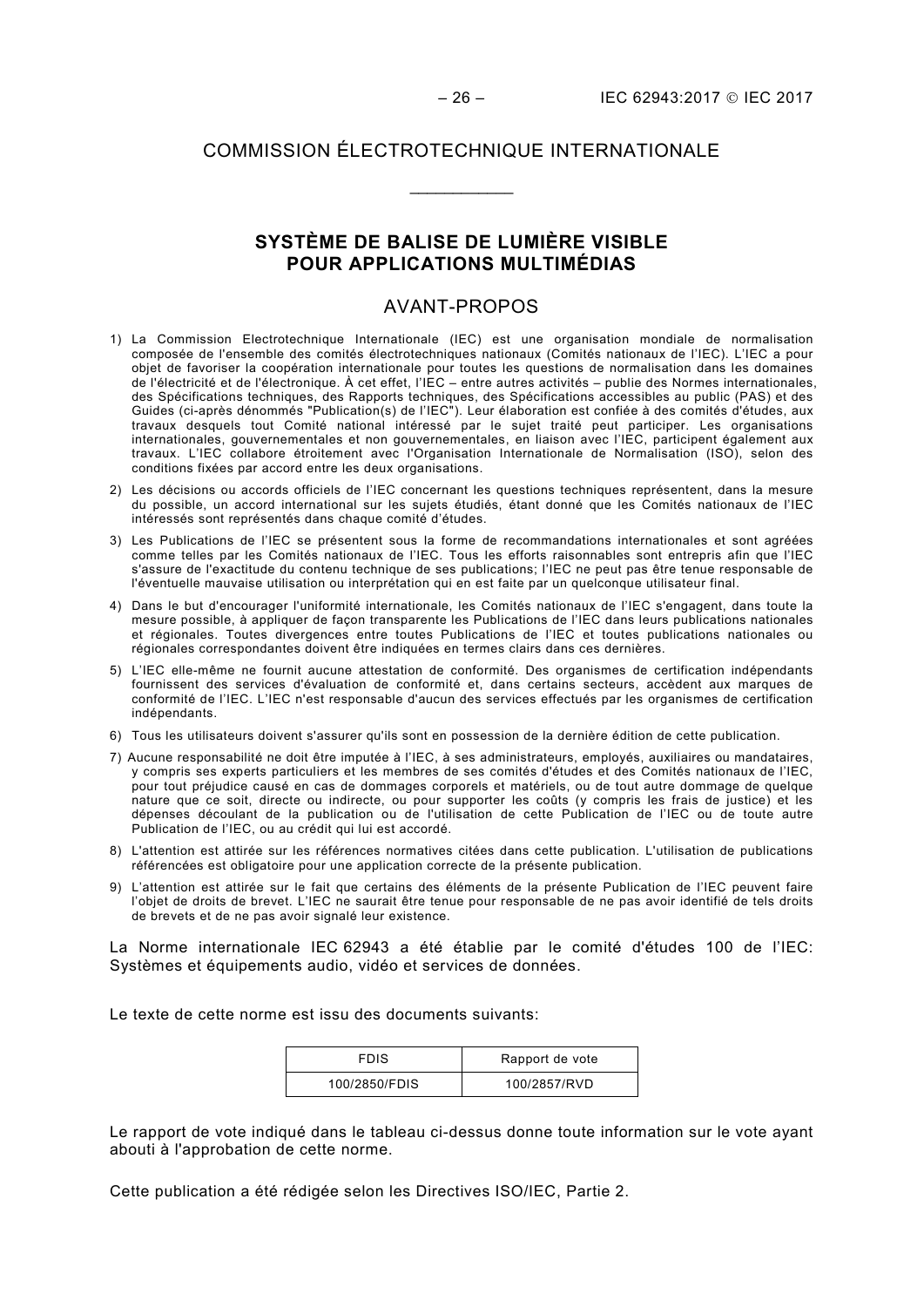Le comité a décidé que le contenu de cette publication ne sera pas modifié avant la date de stabilité indiquée sur le site web de l'IEC sous "http://webstore.iec.ch" dans les données relatives à la publication recherchée. A cette date, la publication sera

- reconduite,
- supprimée,
- remplacée par une édition révisée, ou
- amendée.

**IMPORTANT – Le logo "colour inside" qui se trouve sur la page de couverture de cette publication indique qu'elle contient des couleurs qui sont considérées comme utiles à une bonne compréhension de son contenu. Les utilisateurs devraient, par conséquent, imprimer cette publication en utilisant une imprimante couleur.**